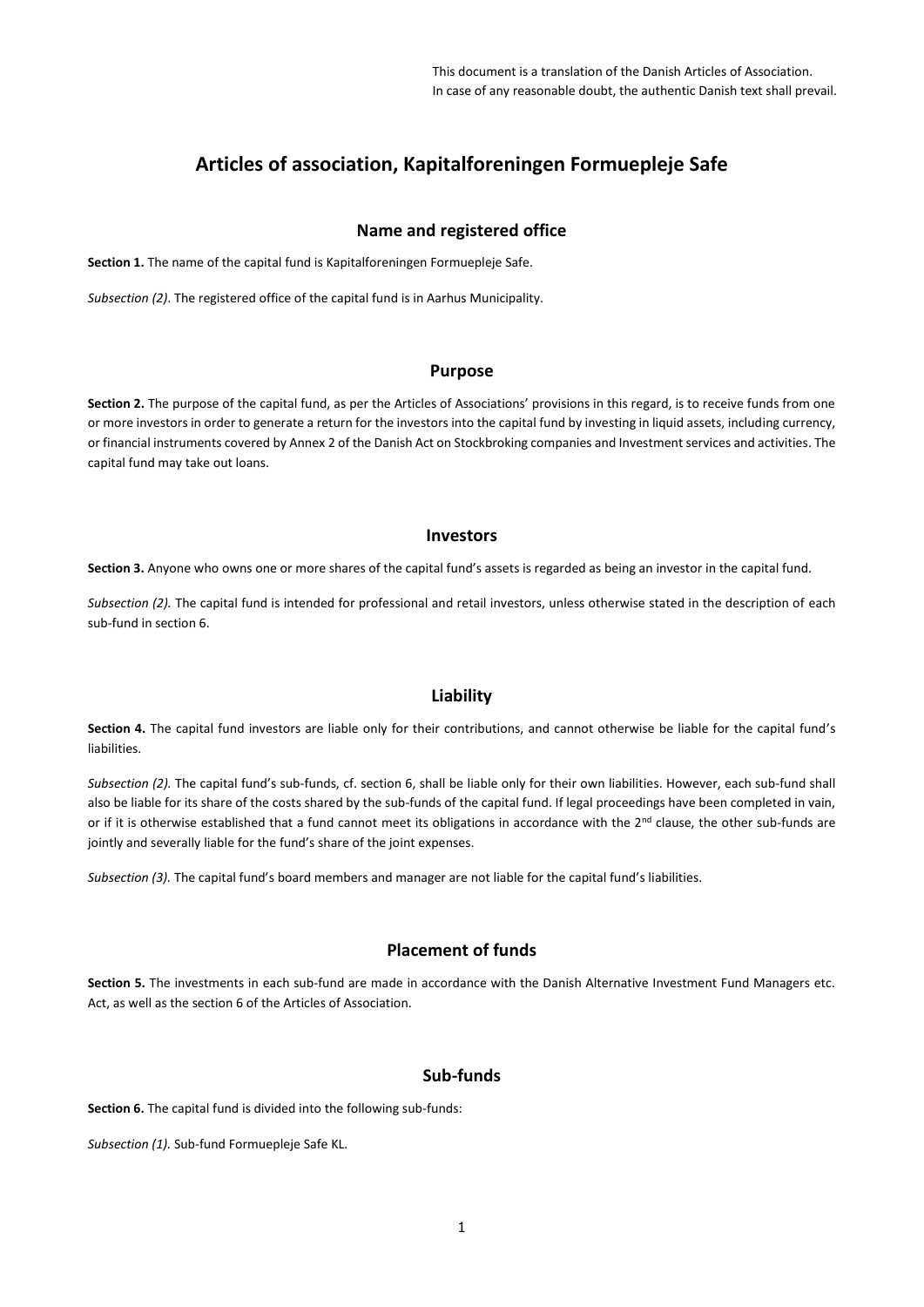The sub-fund is intended for professional and retail investors.

The fund invests based on a principle of absolute return targets.

The sub-fund's primary investments are in shares and bonds. The investments can both be directly in shares and bonds, but also indirect though sub-funds in UCITS, capital funds, AIF securities funds, additional Alternative Investment Funds and foreign (non-Danish) UCITS. The sub-fund may also invest in other financial instruments, which is settled in cash and admitted for trading through a regulated market (e.g. Exchange Traded Funds), investment companies and structured products covered by Annex 2 of the Danish Act on Stockbroking companies and Investment services and activities.

The allocation takes place among asset classes on the basis of the theory of optimal portfolios. That is, based on statistical and theoretical correlations, the sub-fund establishes a portfolio, wherein the ratio between expected return and risk is sought optimised. The optimised portfolio can then be leveraged or be invested in other funds, who have a leveraged portfolio, whereby the sub-fund seeks to increase the expected return.

As part of the investment strategy and in connection with portfolio management, the sub-fund may make use of derivative financial instruments for hedging, optimisation of fund return and risk profile, hedging of currency risks or for leveraging of assets. The subfund may use derivative financial instruments admitted for trading through a regulated market, as well as instruments traded OTC. Up to 10% of the sub-fund's assets can be placed in other securities.

The sub-fund may deposit funds in a credit institution and lend out securities.

The sub-fund may invest its assets in Formuepleje Safe A/S, CVR no. 35401431 to the extent this can be done within the framework of the fund's investment policy and risk profile.

The sub-fund may take out loans or use leverage by means of financial instruments worth up to 300% of the sub-fund's assets as part of the fund's investment strategy and in order to obtain the necessary liquidity to redeem investors, or obtain temporary financing by conversion of the sub-fund's investments, or to exercise assigned preemptive rights.

The sub-fund may also carry out short-term overdraft of its accounts with the capital fund's custodian as an operational part of the placement and allocation of funds. Overdrafts are considered loans.

The sub-fund may pledge assets as collateral for the fund's liabilities.

The sub-fund may choose to take out loans in foreign currencies.

- Currency loans in currencies other than Danish kroner and Euro must be matched by assets. However, a net exposure in other currencies of a maximum of 10% of the sub-fund's assets may be allowed. Derivatives and financial instruments of any kind in connection with the optimisation of these are included in the calculation of the overall frame.
- The sub-fund may choose to hedge currency risks on all investments fully or partially. Derivatives and financial instruments of any kind in connection with hedging and optimisation of these are included in the calculation of the overall frame.

#### **Exceeding the risk framework**

The risk framework can be deviated from without limits in connection with a total daily issue or redemption of more than 10% of the sub-fund's assets. The deviation can take place for maximum period of eight business days after the date of issue or redemption. Whenever a sub-fund's risk limits are exceeded, it must be made public no later than eight days from when the exceeding occurred. The sub-fund may not actively take on additional risk in the adjustment period, beyond the risk the redemption or issue has caused.

#### **Other matters**

The sub-fund is an issuer of certificates and cumulative.

The sub-fund employs the dual pricing system for issue and redemption, cf. section 12.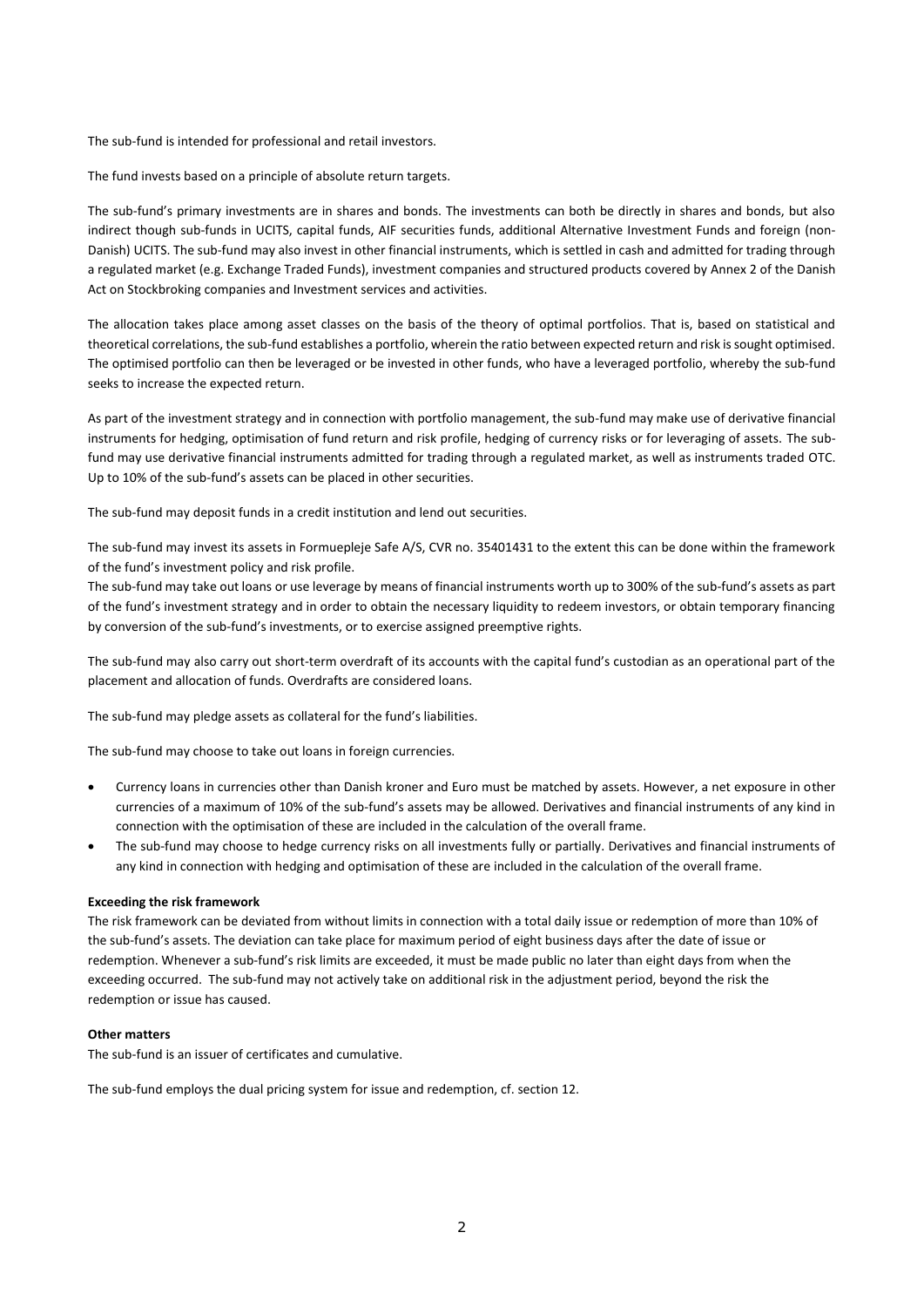### **Share classes**

**Section 7.** A sub-fund can be divided into share classes, to which class-specific assets may be linked.

*Subsection (2).* A share class has no preference to any share of the fund's assets, nor to any class specific assets. The share class only has the right to a part of the return on assets, including part of the return on the joint portfolio and the return on the class-specific assets.

*Subsection (3).* A sub-fund can have different types of share classes, depending on the decision of the Board of Directors. Apart from in name, the classes may differ in the following characteristics:

- 1) Currency denomination.
- 2) The types of investors to which the share classes are marketed.
- 3) Current costs.
- 4) Issue charges and redemption deductions.
- 5) Price calculation method.
- 6) Class-specific assets which can only be derivative financial instruments, as well as cash for use for the class' ongoing cash needs.
- 7) Allotment profile (cumulative or allotting).
- 8) Minimum investment.
- 9) Other characteristics than those listed in nos. 1-8 above, if the capital fund can demonstrate that investors in one share class are not favoured at the expense of investors in a different share class.

*Subsection (4).* On its website, the capital fund must state the characteristics applicable to each share class, and the principles for the allocation of costs between share classes.

*Subsection (5).* Subsections (1)-(3) do not apply to share classes without the right of dividends (e.g. coupon).

## **Shares in the capital fund**

**Section 8.** The shares are registered in a central securities depository and issued through this in denominations of DKK 100 or multiples thereof, unless otherwise stated for the individual sub-fund in section 6.

*Subsection (2).* Each sub-fund pays the full cost of registration of the sub-fund's shares in a central securities depository.

*Subsection (3).* The central securities depository's account statement serves as proof of the investor's share of the capital fund's assets.

*Subsection (4).* The shares must be registered and recorded in the capital fund's record of investors.

*Subsection (5).* Shares are freely transferable and negotiable.

*Subsection (6).* No shares have special rights.

*Subsection (7).* No investor in the capital fund is obliged to let their shares be redeemed.

## **Valuation and determination of book/intrinsic value**

**Section 9.** The value of the capital fund's assets (assets and liabilities) is valuated (recognised and measured) by the manager as per Part 6 of the Act on Managers of Alternative Investment Funds, etc. and the Order on Registration in the FSA's Register of Assessors and Regulation no. 231/2013/EU of December 19, 2012.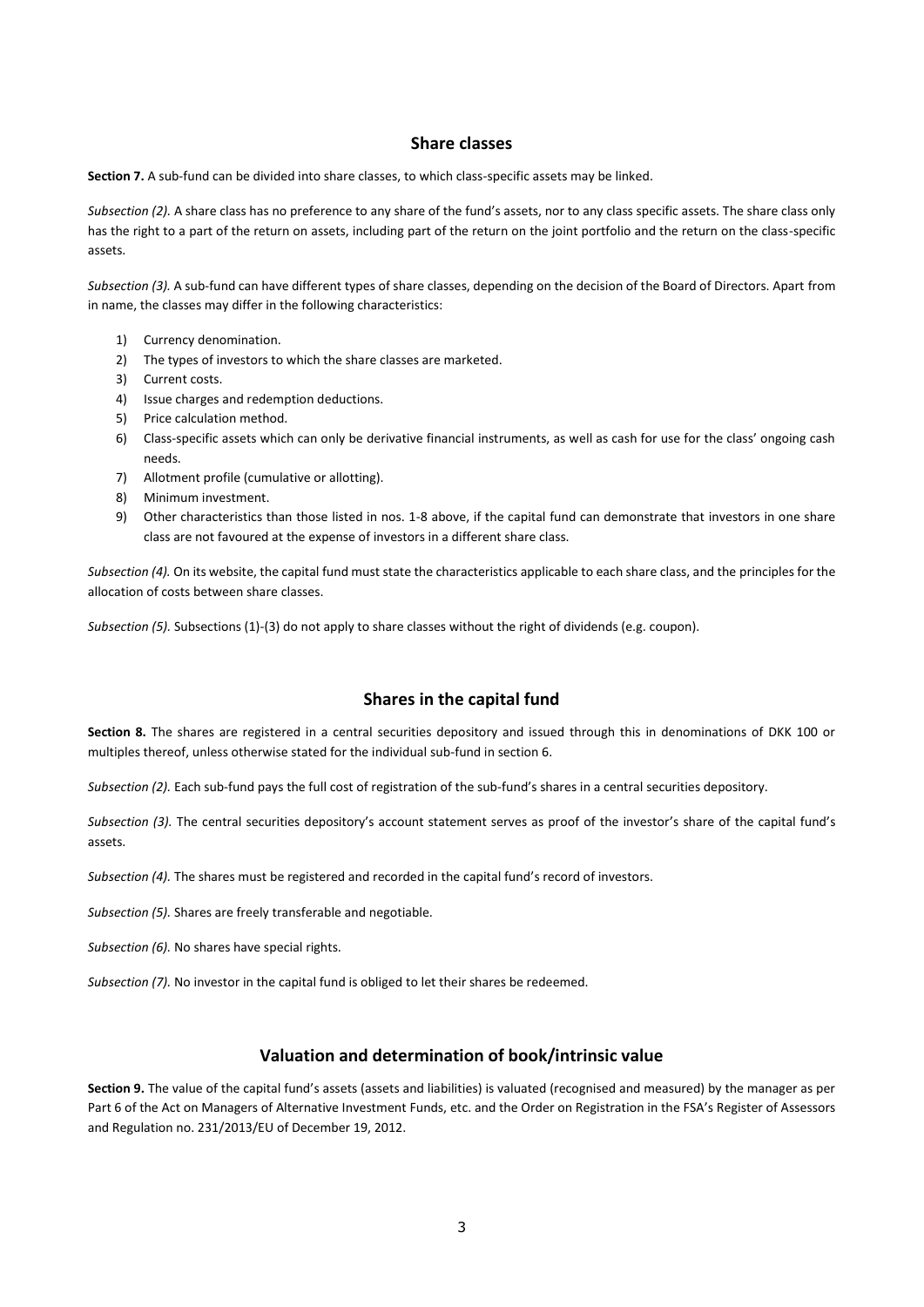*Subsection (2).* The book value of a sub-fund is calculated by dividing the value of assets at the time of calculation, cf. subsection (1), by the number of shares issued in the sub-fund.

*Subsection (3).* The book value of a share class' shares is calculated by dividing the part of the sub-fund's assets which has been made up at the time in question, corresponding to the part of the joint portfolio which the share class receives a return on, adjusted for any class-specific assets and costs to be borne by the share class, by the number of shares subscribed to in the share class.

*Subsection (4).* If the Board of Directors has decided to issue shares without the right of dividend (e.g. coupon), the issue price and the price in case of redemption of such shares is set on the basis of the book value, cf. subsections (2) and (3), cf. subsection (1), after deduction of the value of the calculated and revised dividends for the preceding financial year (here "and the return on these in the period in which shares are issued without right of dividend" may be inserted for share sub-funds).

*Subsection (5).* The manager of the capital fund informs investors about the valuation and calculation of the book value, as well as of significant changes to information covered by section 62 of the Act on Managers of Alternative Investment Funds, etc. by making said information available on the capital fund's website.

## **Issue and redemption**

**Section 10.** The Board of directors decides on the issue of shares. The Board of directors may also decide on issue of shares without the right to dividend (e.g. coupon) from early/mid-January until the AGM. The annual general meeting shall, however, decide on the issue of fund units. Shares in the capital fund can only be subscribed to against simultaneous payment of the issue price, except when subscribing to fund units. For larger emissions of more than DKK 10 million, the manager may allow issue by contribution in kind of securities.

**Section 11.** The capital fund is open to redemption each business day.

*Subsection (2).* The capital fund may postpone the redemption of one or more sub-funds,

1) when the capital fund cannot assert the book value due to market conditions, or

2) when, out of consideration of an equal treatment of investors, the capital fund only sets the redemption price when the capital fund has realised the assets required for the redemption of the shares.

# **Methods for calculating the issue and redemption prices**

#### **The double pricing method**

**Section 12.** In sub-funds that use the dual pricing method, the issue price is set at the book value, cf. section 9, calculated at the time of issue, plus an amount to cover the cost of purchasing financial instruments and the necessary costs of issue, including administrative, printing and advertising costs as well as commissions for intermediaries and guarantors of the issue.

*Subsection (2).* The redemption price is set by the double-pricing method at the book value, cf. section 9, calculated at the time of redemption, minus an amount to cover the expenses from the sale of financial instruments and the necessary costs of redemption.

*Subsection (3).* The capital fund announces the issue price and redemption price every business day by making the information available on the capital fund's website.

## **Annual general meeting**

**Section 13.** The annual general meeting is the capital fund's highest authority.

*Subsection (2).* General meetings are held at the capital fund's registered office or at a location chosen by the capital fund's board and manager, or held electronic without access to physical appearance.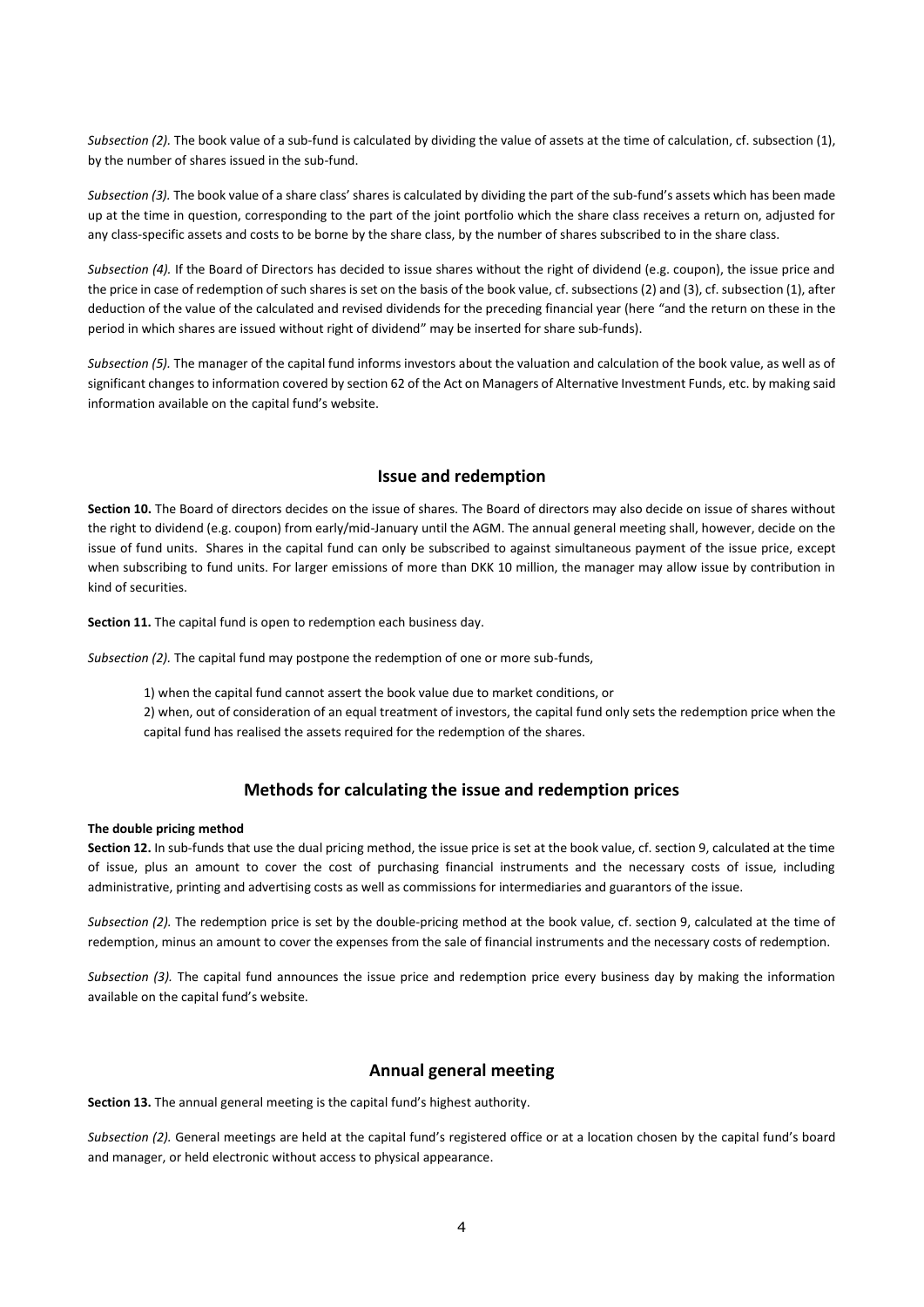*Subsection (3).* The annual general meeting is held annually before the end of April.

*Subsection (4).* Extraordinary general meetings are held at the request of investors who jointly own at least 5% of the total nominal value of shares in the capital fund/a sub-fund/a share class, or when at least two members of the Board of Directors or the capital fund's auditor requests it.

*Subsection (5).* The annual general meeting is convened and the agenda announced with at least two weeks', and no more than four weeks', written notice to all registered shareholders who have so requested, and by announcement on the capital fund's website and/or in the press at the discretion of the Board of Directors.

*Subsection (6).* The invitation shall specify the time and place of the meeting and the agenda, indicating which matters the annual general meeting will discuss. If the annual general meeting is to consider proposals for amendments to the Articles of Association, the essence of the proposal must be included in the invitation.

*Subsection (7).* The agenda and the complete proposals and, for the annual general meeting, the annual report with the auditor's certificate, must be made available to investors at least 2 weeks prior to the general meeting.

*Subsection (8).* Investors who wish to submit proposals for consideration at the annual general meeting must submit the proposal in writing to the Board of directors no later than six weeks before the general meeting.

*Subsection (9).* The Board of directors can decide that the Fund's annual general meeting should be held electronic without access to physical appearance. Participation in the annual general meeting will in this case take place by the internet on the Fund's website or alternatively another web address announced on the Fund's website.

**Section 14.** The Board of directors appoints a chairman to lead the general meeting. The chairman shall decide in all matters relating to the general meeting's legality, the negotiations and voting.

*Subsection (2).* The capital fund shall keep minutes of negotiations. The minutes must be signed by the chairman. The general meeting protocol or a certified copy must be made available to investors in the capital fund's office within two weeks from the general meeting.

**Section 15.** The agenda for the annual general meeting must include:

- 1. Presentation of the annual report, management report for the past financial year and any proposals for the use of proceeds from asset realisations, as well as approval of the board members' remuneration
- 2. Proposals made by investors or the Board of Directors
- 3. Election of members for the Board of Directors
- 4. Choice of auditor
- 5. AOB

**Section 16.** By presenting their access card, any investor in the capital fund has the right to attend the general meeting with a potential advisor. Access cards are requisitioned from the manager no later than five business days prior, against submission of the necessary proof of ownership of shares in the capital fund.

*Subsection (2).* Investors can only exercise their voting rights for the shares which, at least one week prior to the general meeting, have been noted in the investor's name in the capital fund's books.

*Subsection (3).* The powers exercised by the capital fund's general meeting fall to a sub-fund's investors as regards approval of the sub-fund's annual report, amendment of the Articles of Association's rules concerning the placement of sub-fund assets, the subfund's liquidation or merger and other matters relating exclusively to the sub-fund.

*Subsection (4).* The powers exercised by the capital fund's general meeting fall to a share class' investor as regards changes to the share class' particular characteristics, the share class' liquidation and other matters relating exclusively to the share class.

*Subsection (5).* Each investor has one vote for each DKK 100 nominal share. In sub-funds denominated in other currencies, the number of votes is calculated by multiplying the nominal value of the investor's number of shares with the officially set exchange rate against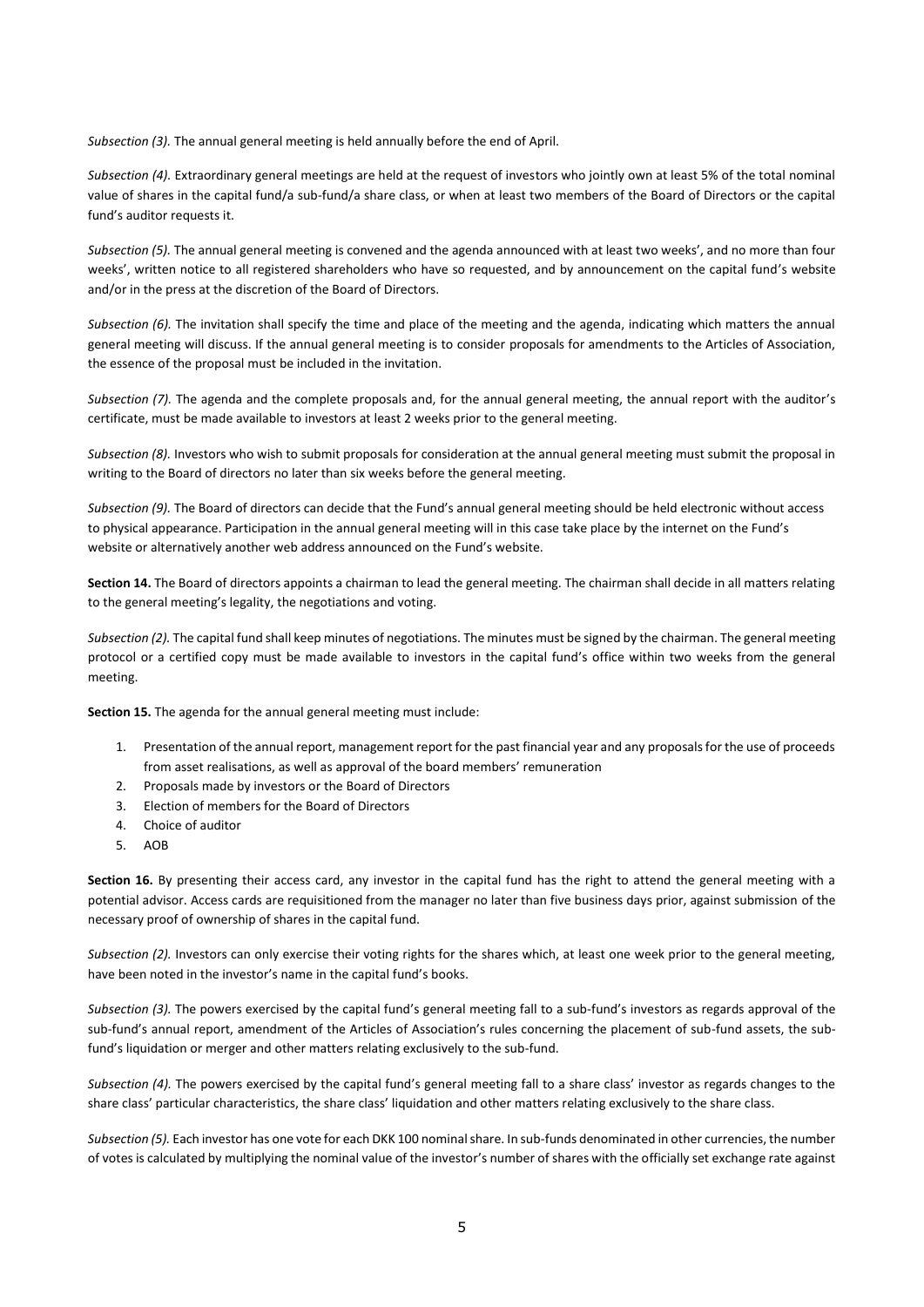Danish kroner on the list of exchange rates published by the National Bank of Denmark 7 days prior to the general meeting, and dividing the result by 100. The number of votes identified in such a manner is then rounded down to the nearest integer. However, each investor has at least one vote.

*Subsection (6).* Every investor has the right to attend the general meeting by proxy. The proxy must be presented signed and dated. Proxy for the Board of directors cannot be granted for more than one year and must be issued for a specific general meeting with an agenda known in advance.

*Subsection (7).* The general meeting shall decide by simple majority, except for the cases specified in section 17.

*Subsection (8).* There are no restrictions on voting rights.

*Subsection (9).* Voting rights cannot be exercised for the shares which a sub-fund owns in other sub-funds of the fund.

*Subsection (10).* The Board of directors decides whether the press will be allowed to make audio and video recordings at the AGM.

## **Changes of Articles of Associations, mergers, divisions and liquidations etc.**

**Section 17.** Decisions on amendments to the Articles of Association and decisions on the capital fund's liquidation, demerger or merger are only valid if adopted by at least 2/3 of both the votes cast and the share of the assets represented at the general meeting.

*Subsection (2).* Decisions to amend the Articles of Association's rules for placement of a fund's assets, a fund's liquidation, demerger, the transfer of a sub-fund or merger of the discontinuing unit at the general meeting fall to the sub-fund's investors. A decision on this is only valid if adopted by at least 2/3 of both the votes cast and of the share of sub-fund assets represented at the meeting.

*Subsection (3).* Decisions to amend the Articles of Association concerning a share class' specific characteristics and a share class' liquidation at the general meeting fall to investors in that share class. A decision on this is only valid if adopted by at least 2/3 of both the votes cast and of the share of the share class' assets represented at the general meeting.

*Subsection (4).* Decisions on merger for the continuing unit are made by the Board of directors, regardless of section 17, subsection (1).

# **The Board of Directors**

**Section 18.** The capital fund is managed by a Board of Directors elected by the general meeting, and consisting of at least three and at most six members.

*Subsection (2).* The Board of Directors elects its own Chairman and Vice-Chairman.

*Subsection (3).* Every year, the two longest-serving board members are up for election. If several board members have been serving for equally long, those up for election are found by draw. Members may be re-elected.

*Subsection (4).* Board members must resign no later than at the general meeting following the end of the financial year in which they turn 70 years of age.

*Subsection (5).* The Board of directors is competent to transact business when at least half, and at least three, of its members are present. Decisions are made by simple majority. In the event of a tie, the Chairman has the casting vote.

*Subsection (6).* Board members receive an annual remuneration to be approved by the general meeting, cf. section 15.

**Section 19.** The Board of directors must ensure that the capital fund's activities are performed properly in accordance with the law and the Articles of Association, which includes ensuring that accounting and asset management is monitored satisfactorily.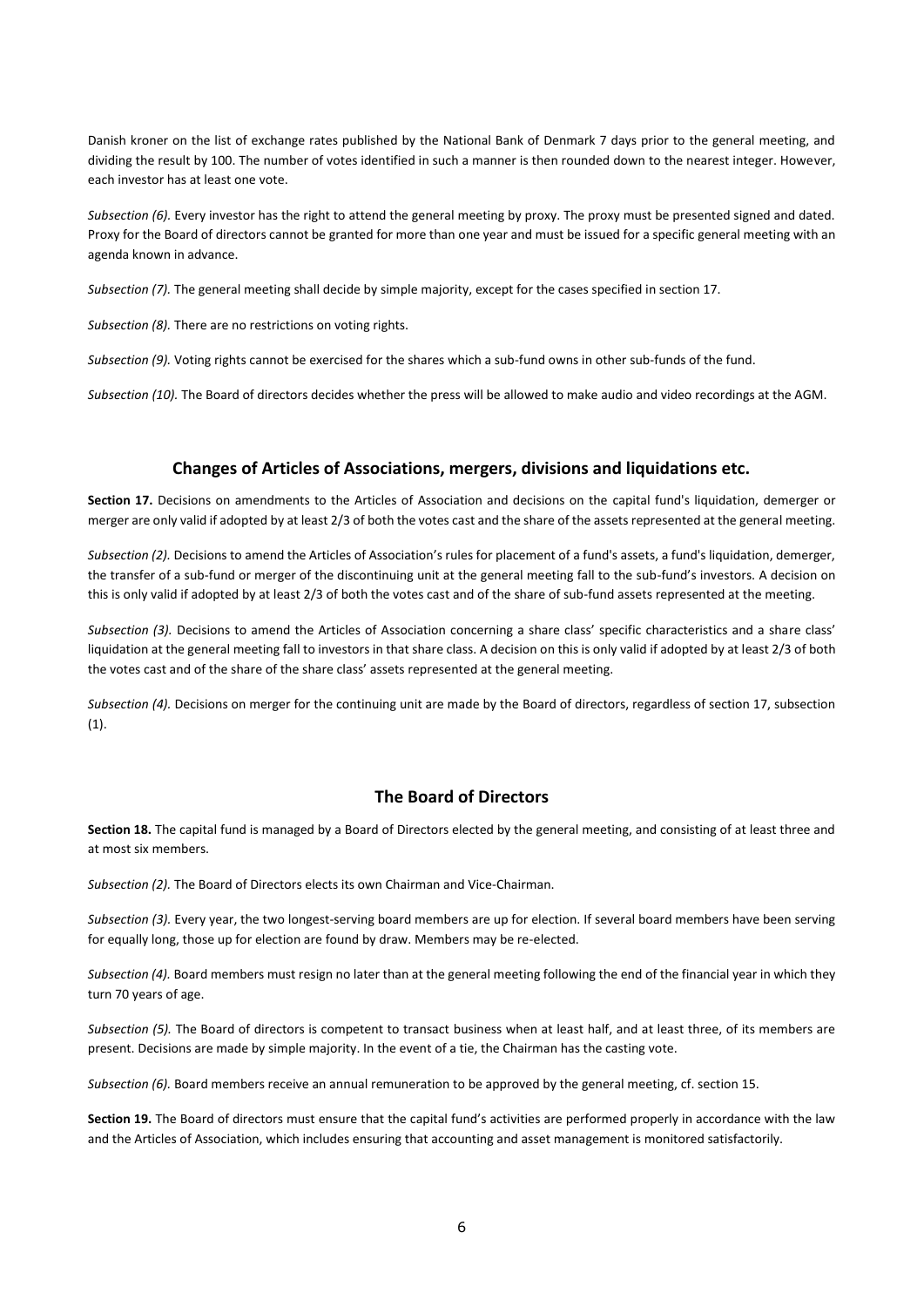*Subsection (2).* The Board of directors is authorised to make such changes to the capital fund's Articles of Association as are made necessary by changes to the law or required by the Financial Supervisory Authority.

*Subsection (3).* The Board of directors may establish new sub-funds and is authorised to implement the necessary changes to the Articles of Association. Furthermore, the Board may create new share classes, cf. section 7, subsection (3), nos. 1-8.

*Subsection (4).* The Board of directors decides whether the capital fund must submit an application for admission for trading of shares in one or more sub-funds or share classes in a regulated market.

## **Administration/manager**

**Section 20.** The Board of directors must appoint a manager authorised to manage alternative investment funds, cf. the Act on Managers of Alternative Investment Funds. The Board of directors may decide to change the fund's manager.

*Subsection (2).* The manager constitutes the capital fund's daily management.

*Subsection (3).* On the capital fund's website, the manager publishes the information and any significant changes to this which must be made available to investors in accordance with the Act on Managers of Alternative Investment Funds, etc.

## **Powers to bind**

**Section 21.** The capital fund is represented by:

- 1. two members of the board in unison, or
- 2. one board member and a member of the manager's executive board.

*Subsection (2).* The Board of directors may grant powers of procuration.

*Subsection (3).* The Board of directors decides who exercises voting rights over the capital fund's financial instruments.

#### **Costs**

**Section 22.** Each of the capital fund's sub-funds and share classes bear their own costs.

*Subsection (2).* Joint expenses are the costs that cannot be attributed to individual sub-funds or share classes, cf. subsection (1).

*Subsection (3).* Joint costs are shared between sub-funds/share classes, taking into account both their investment and administrative expenses during the period and their average assets during the year.

*Subsection (4).* If a sub-fund or share class has not existed for the full financial year, it bears a proportionate share of the joint expenses.

## **Depositary**

**Section 23.** The capital fund's financial assets are managed and held by a depositary authorised to act as a depositary.

*Subsection (2).* The Board of directors decides on the choice of depositary.